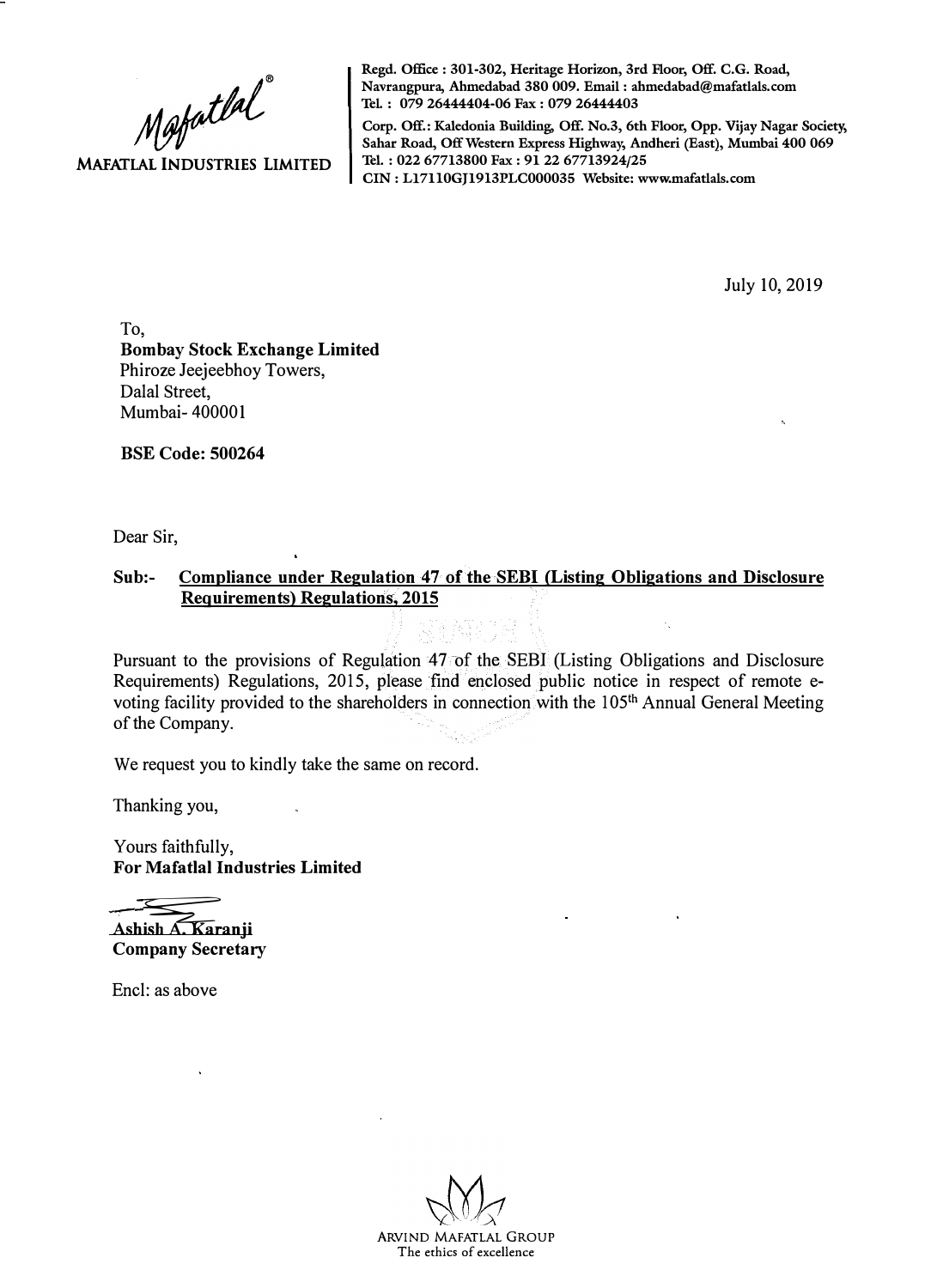WWW.FINANCIALEXPRESS.COM

**VEDNESDAY, JULY 10, 2019** 

16

## **FINANCIAL EXPRESS**



#### **MAFATLAL INDUSTRIES LIMITED** CIN: L17110GJ1913

Regd. Office 301-302, Heritage Honzon, 3" Floor, Off: C.G. Road, Navrangpura, Ahmedabad-380 009. Tele. No. 079-26444404-06 Fax No. 079-26444403 E-mail: ahmedabad@mafatlals.com Web Site: www.mafatlals.com

To: **The Members Mafatlal Industries Limited** 

#### **NOTICE OF 105" ANNUAL GENERAL MEETING. BOOK CLOSURE AND E-VOTING**

NOTICE is hereby given that 105th Annual General Meeting (AGM) of the Company will be held on Friday, the 2" August, 2019, at 10.00 A. M. at J. B. Auditorium, Ahmedabad Management Association (AMA), ATIRA<br>campus, Dr. Vikram Sarabhal Marg, Vastrapur, Ahmedabad 380 015,<br>to transact the businesses, set out in the Notice dated 16° May, 2019<br>convening the said AG the provisions of the Companies Act, 2013 and Rules framed thereunder, to the members (shareholders) of the Company. The Annual Report 2018-19 containing Notice of the said Meeting, Directors Report, Auditors Report<br>and Audited Financial Statements for the year ended 31" March, 2019<br>along with statement & disclosure annexed/attached thereto is sent to the email kis of the shareholders whose e-mails were registered and is also posted on the website of the Company www.mafatlals.com under "Financial & Disclosure" section. The paper copy of the Annual Report has been sent to all other shareholders. The members who have not received<br>a copy of the Annual Report 2018-19 or who wish to have physical copy,<br>may contact at the Company's Registered Office or write to us on email. The Company will promptly provide the copy to the concerned free of cost. A member entitled to attend and vote at the AGM, is entitled to appoint a proxy or proxies to attend and vote instead of himself on a poll and a proxy need not be a member of the Company.

Further, Notice is hereby given pursuant to the provisions of Section 91 of the Companies Act, 2013 read with Rule 10 of the Companies The Company and Administration) Rules 2014, ("the Rules") and<br>other applicable provisions, that the Register of Members and Share<br>Transfer Books of the Company will remain closed from Saturday,<br>the 27° July, 2019 to Friday

Pursuant to provisions of Section 108 of the Companies Act, 2013 read with Rule 20 of the Companies (Management & Administration) Rules 2014 as amended and Regulation 44 of the SEBI (Listing Obligations and **Disclosure Requirements) Regulations. 2015:** 

- 1. The Company is pleased to provide its members the facility to cast their votes by electronic means on all resolutions set forth in the said Notice.<br>All the business set out in the said Notice may be transacted by **Electronic Voting**
- 2. The dispatch of Notice along with Explanatory Statement, as a part of<br>Annual Report 2018-19 is completed as of date.
- The Remote E-Voting will commence on 30<sup>®</sup> July, 2019 (Tuesday) at 9.00 a.m. and ends on 1<sup>w</sup> August, 2019 (Thursday) at 5.00 p.m. 3. The remote Voting shall not be allowed beyond the aforesaid date and time. A person whose name is recorded in the Register of<br>Members or in the Register of Beneficial Owners maintained by<br>the Depositories as on the cut-off date only i.e. 26th July, 2019 shall be entitled to avail the facility of remote e-voting or voting through polling papers at the AGM.
- The Notice along with full Annual Report of the Company for the year 2018-19 Is posted/displayed on Company's website www.mafatlals.com under "Financial & Disclosure" section and is available for download free of cost.
- 5. Contact details for the person responsible to address Grievance/s in respect of e-voting:
- Karyy Finlach PvI. Ltd. (the Company's Registrar & Share Transfer Agent)<br>Karyy Selenium, Tower B, Plot No. 31-32, Gachibowii, Financial District,<br>Nanakraniguda, Hyderabad 500032, E-mail: evoting@karyy.com Tel. No.<br>91-040-6
- (1) Mrs. Priya Maddula :- E-mail iD:- priya.maddula@karvy.com
	-
- (2) Mr. Rajesh Patro :- E-mail ID :-rajesh.patro@karvy.com<br>6. The facility for voting through Ballot Papers shall be made available at the AGM and the members attending the meeting who have not cast<br>their votes by remote e-voting shall only be able to exercise their voting rights at the Meeting through polling papers
- A member may participate in the AGM even after exercising his right to vote through remote e-voting but shall not be allowed to vote again in the Meeting
- The result of e-voting and poll at the AGM shall be announced within 48 hours of the conclusion of the AGM by the Chairman or any other<br>Person authorised by him. The result shall be displayed on the website of the Company at www.mafatlals.com under "Financial& Disclosure" section and shall also be filed with the Stock Exchange.

NY

Place : Ahmedabad Dated: 9" July, 2019

For Mafatlal Industries Limited, Ashish A. Karanji<br>Company Secretary ARVIND MAINTLAL GROUP